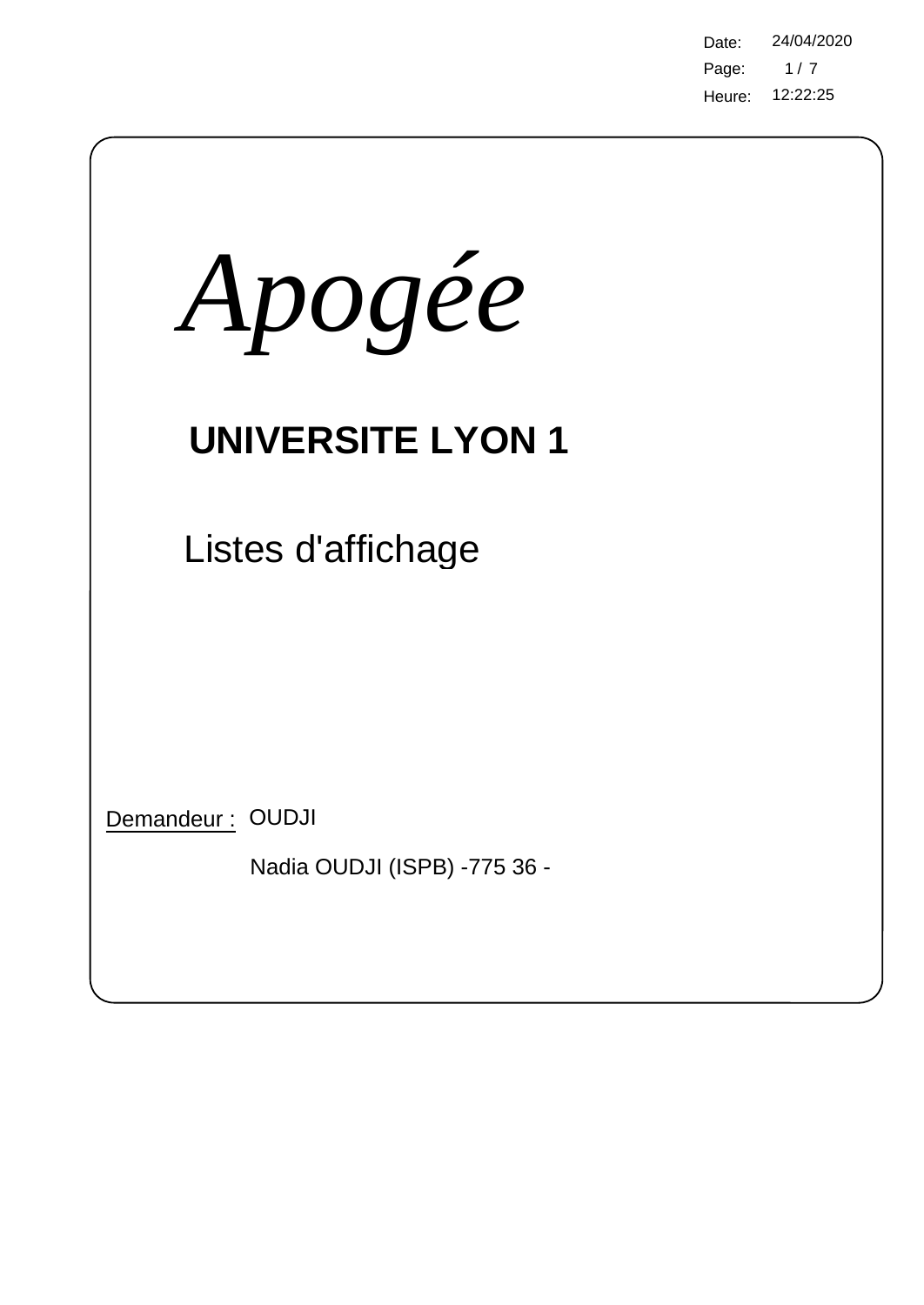2 7 Page: Date: 24/04/2020

# LISTE D'AFFICHAGE

**Date 20/05/2020 Horaires : 10h30 à 11h30 Durée : 1h00**

| Date | : 20/05/2020      |
|------|-------------------|
|      | Epreuve: PHL226P1 |

UE2.12 Ecrit Examen Terminal Salle : EXAMENDIST EXAMEN DISTANCIEL Bâtiment :

SIDES

**Durée:** 

| N° Place Nom   |                      | Prénom          | N° Etudiant |
|----------------|----------------------|-----------------|-------------|
| 1              | ABBAD EL ANDALOUSSI  | <b>AIDA</b>     | 11702932    |
| 2              | <b>ABERKANE</b>      | <b>HUGO</b>     | 11802379    |
| 3              | <b>AHANOU</b>        | <b>KOMI</b>     | 11715239    |
| 4              | <b>ALCANTARA</b>     | <b>MARINA</b>   | 11707927    |
| 5              | <b>ARFAOUI</b>       | <b>MANEL</b>    | 11701740    |
| 6              | <b>ARMELLIE</b>      | <b>ELINA</b>    | 11701233    |
| $\overline{7}$ | <b>AUBLANC</b>       | <b>ELODIE</b>   | 11701625    |
| 8              | <b>AZOULAY</b>       | <b>JEREMIE</b>  | 11704324    |
| 9              | <b>AZOULAY</b>       | <b>NELLY</b>    | 11703124    |
| 10             | <b>BACHELARD</b>     | <b>BENJAMIN</b> | 11900101    |
| 11             | <b>BADR</b>          | <b>CORINE</b>   | 11701294    |
| 12             | <b>BAEZA</b>         | <b>CHLOE</b>    | 11801296    |
| 13             | <b>BAGHDASSARIAN</b> | <b>MAXIME</b>   | 11702756    |
| 14             | <b>BALAY</b>         | <b>VICTOIRE</b> | 11705119    |
| 15             | <b>BANSAC</b>        | <b>ALICE</b>    | 11803433    |
| 16             | <b>BANZET</b>        | <b>ELODIE</b>   | 11703317    |
| 17             | <b>BARRIERE</b>      | <b>LEA</b>      | 11907886    |
| 18             | <b>BARRIEU</b>       | <b>AMAIA</b>    | 11712861    |
| 19             | <b>BEN RIYENE</b>    | <b>LINA</b>     | 11702011    |
| 20             | <b>BENICHOU</b>      | <b>ROMANE</b>   | 11900661    |
| 21             | <b>BENTAHER</b>      | <b>HICHAM</b>   | 11702557    |
| 22             | <b>BINOIST</b>       | <b>MAELENN</b>  | 11713275    |
| 23             | <b>BLANC</b>         | <b>ARNO</b>     | 11702237    |
| 24             | <b>BODIMENT</b>      | <b>REMI</b>     | 11925209    |
| 25             | <b>BOHE</b>          | <b>MANON</b>    | 11900301    |
| 26             | <b>BOINET</b>        | <b>MERYL</b>    | 11713287    |
| 27             | <b>BON</b>           | <b>OCEANE</b>   | 11702179    |
| 28             | <b>BONAMANT</b>      | <b>MARINE</b>   | 11703808    |
| 29             | <b>BONNARD</b>       | <b>EMMY</b>     | 11700530    |
| 30             | <b>BONNARD</b>       | <b>SOLENE</b>   | 11800489    |
| 31             | <b>BONNET</b>        | <b>ELISA</b>    | 11900121    |
| 32             | <b>BONNET</b>        | <b>JEANNE</b>   | 11700450    |
| 33             | <b>BORIE</b>         | <b>CHARLIE</b>  | 11704222    |
| 34             | <b>BOSSAN</b>        | <b>JULIETTE</b> | 11700336    |
| 35             | <b>BOTTA</b>         | <b>ANTOINE</b>  | 11713229    |
| 36             | <b>BOUAOUINA</b>     | <b>ZACHARIA</b> | 11900081    |
| 37             | <b>BOUGUELLI</b>     | <b>DARINE</b>   | 11703653    |
| 38             | <b>BOURGEOIS</b>     | <b>PIERRE</b>   | 11900642    |
| 39             | <b>BOUSSON</b>       | <b>JEANNE</b>   | 11503966    |
| 40             | <b>BOUVERESSE</b>    | <b>NICOLAS</b>  | 11700273    |
| 41             | <b>BOVICELLI</b>     | <b>LÉONA</b>    | 11900141    |
| 42             | <b>BRESSON</b>       | <b>PAULINE</b>  | 11700212    |
| 43             | <b>BRUNEAU</b>       | <b>CYRILLE</b>  | 11802680    |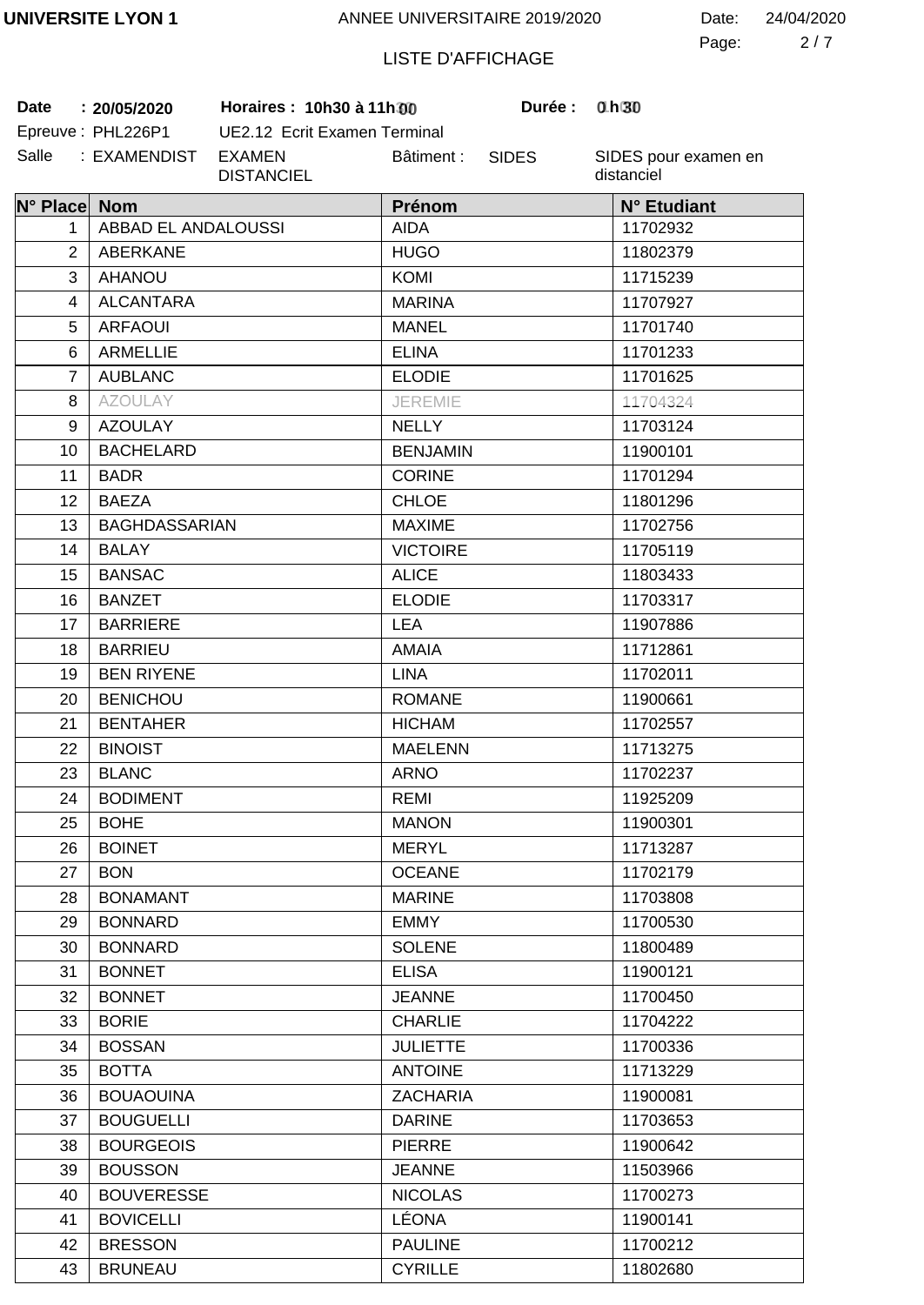3 7 Page: Date: 24/04/2020

# LISTE D'AFFICHAGE

**Date 20/05/2020 Horaires : 10h30 à 11h30 Durée : 1h00**

| Date    | 20/05/2020      |
|---------|-----------------|
| Epreuve | <b>PHL226P1</b> |
| Salle   | : EXAMENDIST    |

UE2.12 Ecrit Examen Terminal EXAMEN DISTANCIEL Bâtiment :

SIDES

**Durée:** 

| N° Place Nom |                   | <b>Prénom</b>    | N° Etudiant |
|--------------|-------------------|------------------|-------------|
| 44           | <b>BUI</b>        | <b>FLORENCE</b>  | 11703677    |
| 45           | <b>BUI PHUONG</b> | <b>VY</b>        | 11505038    |
| 46           | CANET             | <b>HADRIEN</b>   | 11701139    |
| 47           | <b>CAPION</b>     | <b>CONSTANCE</b> | 11802969    |
| 48           | <b>CHABROUX</b>   | <b>ELISA</b>     | 11804275    |
| 49           | <b>CHALMETON</b>  | <b>MAELLE</b>    | 11900403    |
| 50           | <b>CHAMBON</b>    | <b>CORALIE</b>   | 11900501    |
| 51           | <b>CHAPOTET</b>   | <b>MARIETTE</b>  | 11811414    |
| 52           | <b>CHASSON</b>    | <b>PAULINE</b>   | 11900462    |
| 53           | <b>CHAVAREN</b>   | <b>NADEGE</b>    | 11900281    |
| 54           | <b>COLIN</b>      | <b>ENZO</b>      | 11702522    |
| 55           | <b>COPIER</b>     | <b>VALENTIN</b>  | 11700183    |
| 56           | <b>CORGIER</b>    | <b>LISA</b>      | 11900561    |
| 57           | <b>COSTAS</b>     | <b>MATHILDE</b>  | 11925022    |
| 58           | <b>COTE</b>       | <b>DONATIEN</b>  | 11800801    |
| 59           | <b>COUDRAY</b>    | <b>LEO</b>       | 11700562    |
| 60           | <b>COURNOYER</b>  | <b>EMMA</b>      | 11806076    |
| 61           | <b>CUVILLON</b>   | <b>APOLLINE</b>  | 11800727    |
| 62           | D'ALESSANDRO      | <b>MARIE</b>     | 11703589    |
| 63           | <b>DAHBI</b>      | <b>KAMAL</b>     | 11705020    |
| 64           | <b>DAYDE</b>      | <b>ANAIS</b>     | 11700170    |
| 65           | <b>DECHASSE</b>   | <b>CLEMENCE</b>  | 11908809    |
| 66           | <b>DELFOUR</b>    | <b>BENEDICTE</b> | 11806650    |
| 67           | DELHOMMEAU        | <b>JULIE</b>     | 11800238    |
| 68           | <b>DELORT</b>     | <b>MARINE</b>    | 11800397    |
| 69           | <b>DELOUCHE</b>   | <b>MAXENCE</b>   | 11605143    |
| 70           | <b>DERESSE</b>    | <b>PIERRE</b>    | 11704774    |
| 71           | <b>DESCOUT</b>    | <b>TANGUY</b>    | 11712632    |
| 72           | <b>DESRICHARD</b> | <b>CAMILLE</b>   | 11700840    |
| 73           | <b>DIGAS</b>      | <b>CHLOÉ</b>     | 11900041    |
| 74           | <b>DOLMAZON</b>   | <b>FAUSTINE</b>  | 11909732    |
| 75           | <b>DRIDI</b>      | <b>SARAH</b>     | 11702090    |
| 76           | DROUIN--BONNET    | <b>ARTHUR</b>    | 11702058    |
| 77           | <b>DUMONT</b>     | <b>KILIAN</b>    | 11705270    |
| 78           | <b>DUPREY</b>     | <b>SEBASTIEN</b> | 11800966    |
| 79           | <b>EL BERMIL</b>  | <b>ANISSA</b>    | 11702730    |
| 80           | EL BIYAALI        | <b>SANIA</b>     | 11501883    |
| 81           | <b>EL HAMRI</b>   | ABDESSAMAD       | 11900161    |
| 82           | <b>ELONGA</b>     | <b>LODI</b>      | 11804248    |
| 83           | <b>EMMANUEL</b>   | <b>MARINA</b>    | 11701000    |
| 84           | <b>EYNAUD</b>     | <b>EMMA</b>      | 11802373    |
| 85           | <b>FALCIONI</b>   | <b>GWLADYS</b>   | 11807884    |
| 86           | <b>FANTINO</b>    | <b>LOUIS</b>     | 11702117    |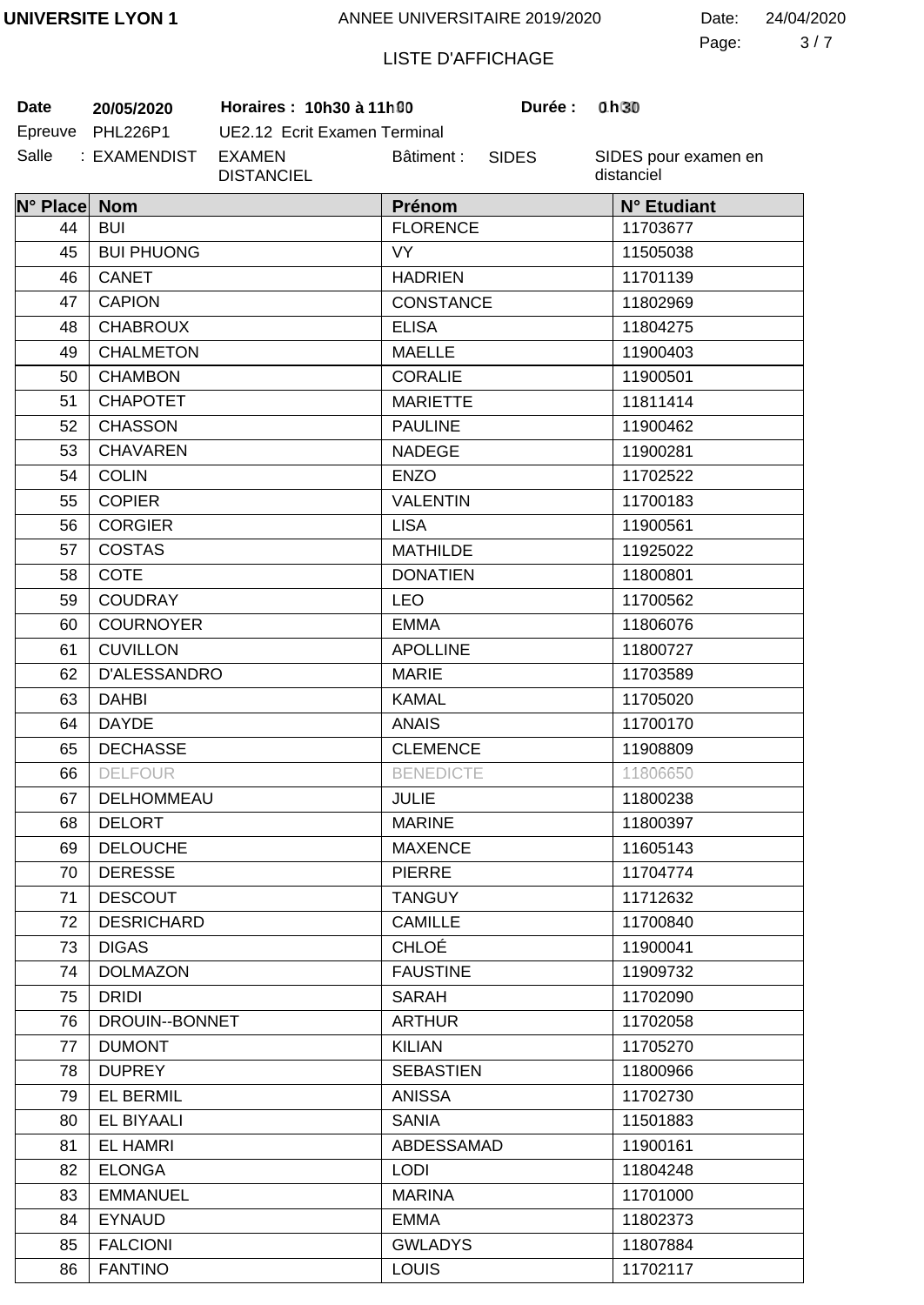4 7 Page: Date: 24/04/2020

# LISTE D'AFFICHAGE

| Date    | 20/05/2020      |
|---------|-----------------|
| Epreuve | <b>PHL226P1</b> |
| Salle   | : EXAMENDIST    |

UE2.12 Ecrit Examen Terminal EXAMEN DISTANCIEL Bâtiment :

 $B$  **Horaires : 10h30 à 11h90** 

SIDES

**0 0 30**

| N° Place Nom |                             | Prénom           | N° Etudiant |
|--------------|-----------------------------|------------------|-------------|
| 87           | <b>FAVROT</b>               | <b>PAULINE</b>   | 11705448    |
| 88           | FAYARD                      | <b>MATHILDE</b>  | 11703083    |
| 89           | <b>FERRUIT</b>              | <b>FELIX</b>     | 11701850    |
| 90           | <b>FITOUSSI</b>             | <b>LEA</b>       | 11703545    |
| 91           | <b>FLORI</b>                | <b>CLEMENT</b>   | 11900201    |
| 92           | <b>FORAT</b>                | <b>MARIE</b>     | 11702147    |
| 93           | <b>FORAY</b>                | <b>LEA</b>       | 11702734    |
| 94           | <b>FOULON</b>               | <b>ALIXE</b>     | 11703984    |
| 95           | <b>FRACHON</b>              | <b>CHLOE</b>     | 11701952    |
| 96           | <b>FRANC</b>                | <b>VICTOR</b>    | 11925198    |
| 97           | <b>GARNIER DE LABAREYRE</b> | <b>CLAUDIA</b>   | 11801617    |
| 98           | <b>GENANS</b>               | <b>VICTOR</b>    | 11507728    |
| 99           | <b>GIROUD</b>               | <b>MARGAUX</b>   | 11900381    |
| 100          | GIROUD--BEAULIEU            | <b>MATTHIEU</b>  | 11700733    |
| 101          | <b>GOLL</b>                 | <b>AMANDINE</b>  | 11900221    |
| 102          | <b>GOUPY</b>                | <b>MARTIN</b>    | 11714448    |
| 103          | <b>GOUTTEFANGEAS</b>        | <b>CAMILLE</b>   | 11900061    |
| 104          | <b>GRANDJEAN</b>            | <b>LOLA</b>      | 11703594    |
| 105          | <b>GRASSET</b>              | <b>MARIANNE</b>  | 11925239    |
| 106          | <b>GREUZARD</b>             | <b>NATHAN</b>    | 11703476    |
| 107          | <b>GUICHARD</b>             | <b>MANON</b>     | 11900602    |
| 108          | <b>GUIGON</b>               | <b>PAULINE</b>   | 11801389    |
| 109          | <b>GUILLAUD</b>             | <b>PENELOPE</b>  | 11802873    |
| 110          | <b>HAFFENMEYER</b>          | <b>STANISLAS</b> | 11703220    |
| 111          | <b>HAMON</b>                | <b>CAPUCINE</b>  | 11900441    |
| 112          | <b>HEMMANI</b>              | <b>NADA</b>      | 11812500    |
| 113          | HO.                         | <b>AURORE</b>    | 11713164    |
| 114          | <b>HOUSEAUX</b>             | <b>LUCILE</b>    | 11704959    |
| 115          | <b>HUGUES</b>               | <b>BASTIEN</b>   | 11705471    |
| 116          | <b>HULALKA</b>              | <b>ANAIS</b>     | 11900261    |
| 117          | <b>HYLEBOS</b>              | <b>AUDRAN</b>    | 11702249    |
| 118          | <b>IMBERT</b>               | <b>MELINE</b>    | 11701719    |
| 119          | <b>JACOB</b>                | <b>KILLIAN</b>   | 11801700    |
| 120          | <b>JACQUART</b>             | <b>AMELIE</b>    | 11700365    |
| 121          | <b>JAMBON</b>               | ALEXANDRE        | 11701155    |
| 122          | <b>JUSTON</b>               | <b>FANNY</b>     | 11900521    |
| 123          | <b>KACAR</b>                | <b>MIKAIL</b>    | 11900541    |
| 124          | <b>KADER</b>                | ABDOULKADER      | 11711245    |
| 125          | <b>KERACHNI</b>             | <b>SOUMEYA</b>   | 11803755    |
| 126          | <b>KHENG</b>                | <b>ALICE</b>     | 11704083    |
| 127          | <b>KOK</b>                  | <b>CHRISTINE</b> | 11701855    |
| 128          | <b>KRIFA</b>                | <b>OUSSAMA</b>   | 11705401    |
| 129          | LACASSAGNE                  | <b>THEO</b>      | 11700126    |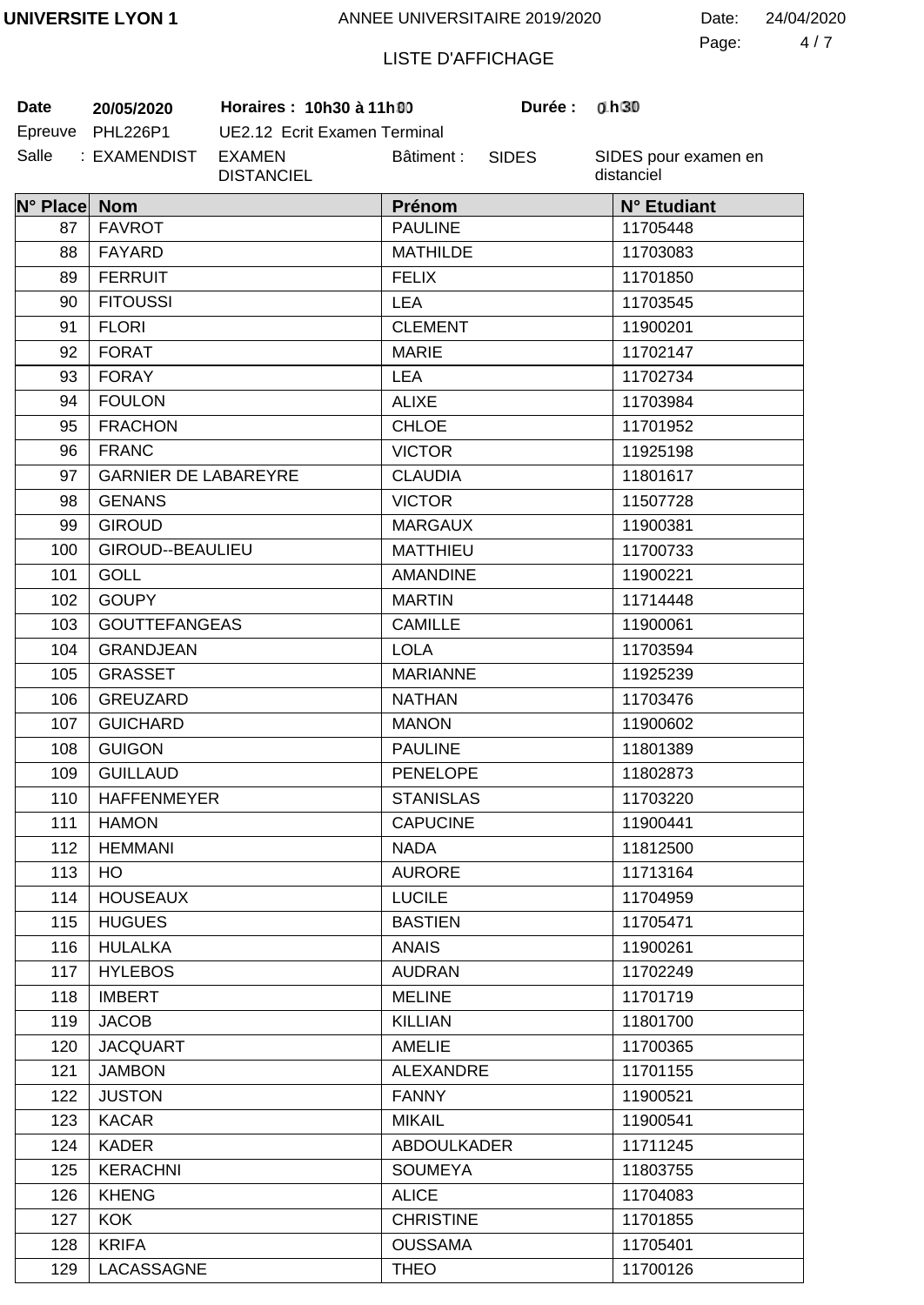5 7 Page: Date: 24/04/2020

# LISTE D'AFFICHAGE

**Date 20/05/2020 Horaires : 10h30 à 11h30 Durée : 1h00**

| Date    | 20/05/2020   |
|---------|--------------|
| Epreuve | PHL226P1     |
| Salle   | : EXAMENDIST |

UE2.12 Ecrit Examen Terminal EXAMEN DISTANCIEL Bâtiment :

SIDES

**Durée:** 

| N° Place Nom |                  | Prénom           | N° Etudiant |
|--------------|------------------|------------------|-------------|
| 130          | <b>LACOUR</b>    | <b>OCEANE</b>    | 11703678    |
| 131          | <b>LACROIX</b>   | <b>LEA</b>       | 11900621    |
| 132          | <b>LAFFIN</b>    | <b>SALOME</b>    | 11900181    |
| 133          | <b>LAFLOTTE</b>  | <b>AZARY</b>     | 11702222    |
| 134          | LAHLOU           | <b>DRISS</b>     | 11805861    |
| 135          | LAMKADMI         | <b>ASSIA</b>     | 11900021    |
| 136          | LAMY             | <b>JUSTINE</b>   | 11802302    |
| 137          | <b>LANIEZ</b>    | <b>CAMILLE</b>   | 11801092    |
| 138          | <b>LAURANSON</b> | <b>AIMEE</b>     | 11800220    |
| 139          | <b>LEBORGNE</b>  | <b>BASILE</b>    | 11700510    |
| 140          | <b>LEBRUN</b>    | <b>THEO</b>      | 11705283    |
| 141          | LEGRAND          | <b>ALBAN</b>     | 11601613    |
| 142          | <b>LEMOINE</b>   | <b>PAULINE</b>   | 11702929    |
| 143          | <b>LEPETIT</b>   | <b>ROXANE</b>    | 11704128    |
| 144          | LIVE LUN         | <b>CASSANDRE</b> | 11900241    |
| 145          | <b>MAI</b>       | PHUONG TRANG     | 11612122    |
| 146          | <b>MANDON</b>    | <b>CHARLOTTE</b> | 11900601    |
| 147          | <b>MASHEKU</b>   | <b>KLAUS</b>     | 11407693    |
| 148          | <b>MATAS</b>     | <b>VICTOR</b>    | 11706352    |
| 149          | <b>MAYEN</b>     | <b>THOMAS</b>    | 11603655    |
| 150          | <b>MESSAOUDI</b> | <b>NADIR</b>     | 11703376    |
| 151          | <b>MILLE</b>     | <b>CHARLOTTE</b> | 11704874    |
| 152          | <b>MOLLIER</b>   | <b>JULIETTE</b>  | 11900821    |
| 153          | <b>MONDON</b>    | <b>OCEANE</b>    | 11701327    |
| 154          | <b>MONEGAT</b>   | MAËLLE           | 11900421    |
| 155          | <b>MONTAGNE</b>  | <b>ORIANE</b>    | 11900402    |
| 156          | MORALES MASCLAUX | <b>CHLOÉ</b>     | 11900404    |
| 157          | <b>MOREL</b>     | <b>ANTONIN</b>   | 11801032    |
| 158          | <b>MOUAZER</b>   | <b>CELINE</b>    | 11611521    |
| 159          | <b>MOUNIER</b>   | <b>JOHANN</b>    | 11703188    |
| 160          | <b>MOUNTADIR</b> | <b>INES</b>      | 11900341    |
| 161          | <b>MOUSSAOUI</b> | <b>BRAHIM</b>    | 11801757    |
| 162          | <b>MOUSSAOUI</b> | <b>SHAYMA</b>    | 11909094    |
| 163          | <b>MOUTON</b>    | <b>MANON</b>     | 11907982    |
| 164          | <b>MULLER</b>    | <b>CAMILLE</b>   | 11804274    |
| 165          | <b>MUSTO</b>     | <b>MAXIME</b>    | 11701344    |
| 166          | <b>NATSIS</b>    | <b>ANGELOS</b>   | 11703730    |
| 167          | NGOUNDA MANGA    | <b>LOUISA</b>    | 11807211    |
| 168          | <b>NGUYEN</b>    | <b>TRONG VAN</b> | 11700816    |
| 169          | <b>NSETO</b>     | <b>ANDREA</b>    | 11407158    |
| 170          | <b>NUEL</b>      | <b>JEANNE</b>    | 11900581    |
| 171          | <b>OLLIER</b>    | <b>DOMITILLE</b> | 11700866    |
| 172          | <b>ORLHAC</b>    | <b>ELISA</b>     | 11805690    |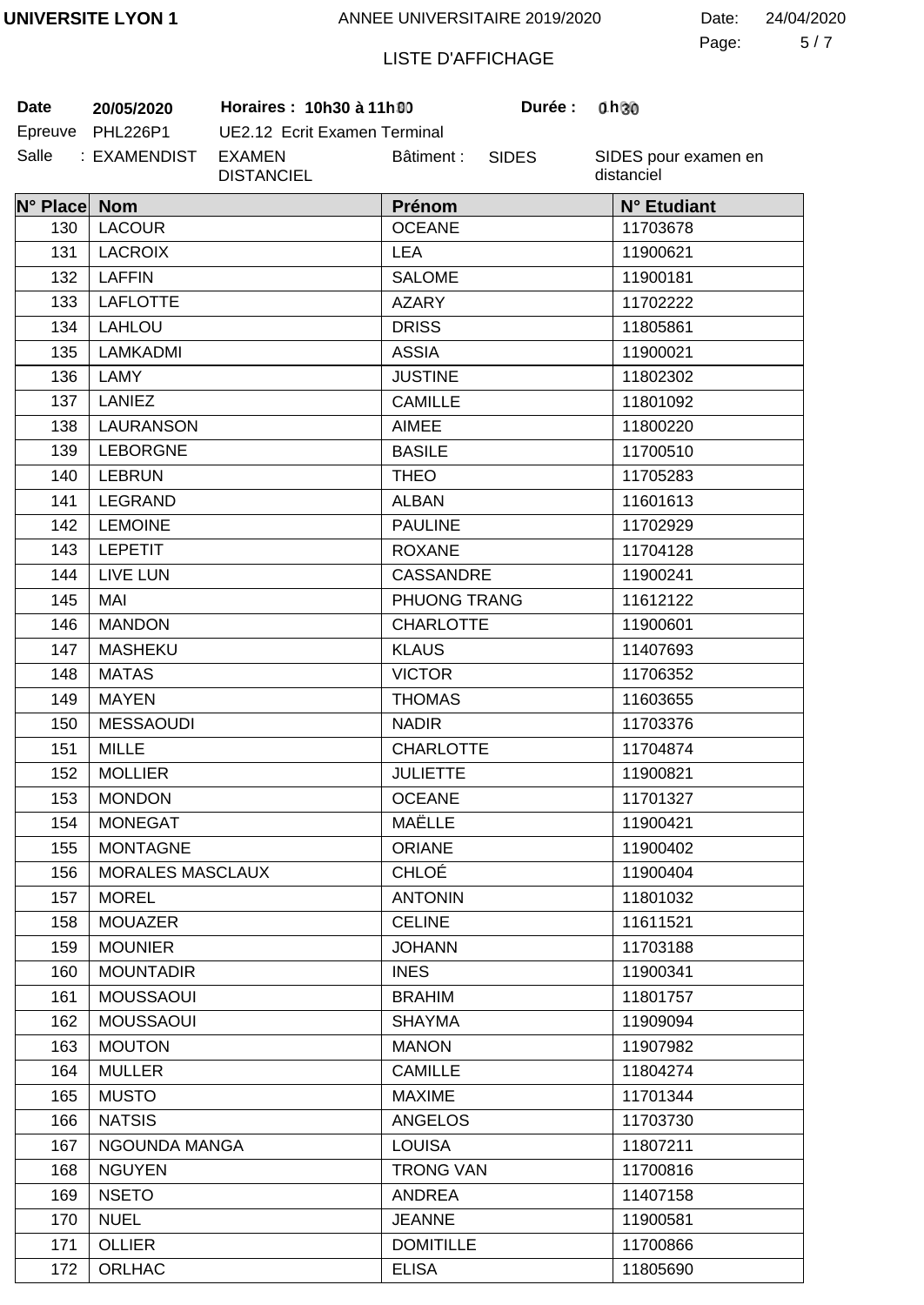6 7 Page: Date: 24/04/2020

# LISTE D'AFFICHAGE

| Date    | 20/05/2020      |
|---------|-----------------|
| Epreuve | <b>PHL226P1</b> |
| Salle   | : EXAMENDIST    |

UE2.12 Ecrit Examen Terminal EXAMEN DISTANCIEL Bâtiment :

 $B$  **Horaires : 10h30 à 11h90** 

SIDES

**0 0 30**

| N° Place Nom |                    | Prénom            | N° Etudiant |
|--------------|--------------------|-------------------|-------------|
| 173          | <b>OUACHANI</b>    | <b>JIHANE</b>     | 11705620    |
| 174          | <b>PARENT</b>      | <b>SASSANDRA</b>  | 11802589    |
| 175          | <b>PARMENTIER</b>  | <b>CHLOE</b>      | 11900401    |
| 176          | PERARD             | <b>MARIE</b>      | 11805397    |
| 177          | <b>PIASECKI</b>    | <b>LISA</b>       | 11802832    |
| 178          | <b>PICHON</b>      | <b>DIANE</b>      | 11806783    |
| 179          | <b>PIROUX</b>      | <b>YVAN</b>       | 11704209    |
| 180          | <b>POINOT</b>      | <b>VALENTINE</b>  | 11900361    |
| 181          | <b>POLITTE</b>     | <b>AGATHE</b>     | 11800405    |
| 182          | <b>PONTONNIER</b>  | <b>BAPTISTE</b>   | 11700185    |
| 183          | <b>POUGNER</b>     | JADE              | 11900362    |
| 184          | POUILLARD BERTRAND | <b>LOIC</b>       | 11705219    |
| 185          | <b>POULY</b>       | <b>MARINE</b>     | 11802323    |
| 186          | <b>RAHAB</b>       | <b>HICHAM</b>     | 11900641    |
| 187          | RAMI               | <b>ISMAEL</b>     | 11705188    |
| 188          | <b>RAVIER</b>      | <b>LISA</b>       | 11701403    |
| 189          | <b>REBORA</b>      | <b>INES</b>       | 11700841    |
| 190          | <b>REVIL</b>       | <b>CHLOE</b>      | 11703785    |
| 191          | <b>RHOUMY</b>      | <b>CLEMENT</b>    | 11807840    |
| 192          | <b>RICHARD</b>     | <b>MATHIS</b>     | 11700748    |
| 193          | <b>RINGRESSI</b>   | <b>AXELLE</b>     | 11703557    |
| 194          | <b>ROBERT</b>      | <b>ZOE</b>        | 11703697    |
| 195          | <b>ROBICHON</b>    | PIERRE-YVES       | 11713302    |
| 196          | <b>ROMDHANA</b>    | <b>SYRINE</b>     | 11908820    |
| 197          | <b>ROMEUF</b>      | <b>MATHILDE</b>   | 11900481    |
| 198          | <b>ROSSET</b>      | AXEL              | 11908095    |
| 199          | <b>ROUSSEAU</b>    | <b>MADDY LOU</b>  | 11702377    |
| 200          | <b>ROUSSEL</b>     | <b>CHARLENE</b>   | 11800236    |
| 201          | <b>ROUSSELET</b>   | <b>ANNA</b>       | 11805545    |
| 202          | SACRAMENTO BRITO   | JADE              | 11900482    |
| 203          | <b>SADOWSKI</b>    | ANNE-CHARLOTTE    | 11507036    |
| 204          | <b>SAGLAM</b>      | <b>IREM</b>       | 11900463    |
| 205          | <b>SAINTIGNY</b>   | <b>ANAIS</b>      | 11700180    |
| 206          | <b>SARAZIN</b>     | <b>PHILIPPINE</b> | 11703174    |
| 207          | <b>SAUTOUR</b>     | <b>LEA</b>        | 11701425    |
| 208          | <b>SCHOTTER</b>    | <b>LAURE</b>      | 11700282    |
| 209          | <b>SERPYTYTE</b>   | <b>AGNE</b>       | 11705258    |
| 210          | <b>SEVENIER</b>    | IZÏA              | 11900001    |
| 211          | <b>SEYREK</b>      | <b>CEYDA</b>      | 11705419    |
| 212          | <b>SOURNAC</b>     | <b>EMMA</b>       | 11706302    |
| 213          | <b>STEPANIAN</b>   | <b>CEDRIC</b>     | 11702488    |
| 214          | <b>SUCHAIL</b>     | <b>OCEANE</b>     | 11900321    |
| 215          | <b>TALBI</b>       | MOHAMMED AMINE    | 11701068    |